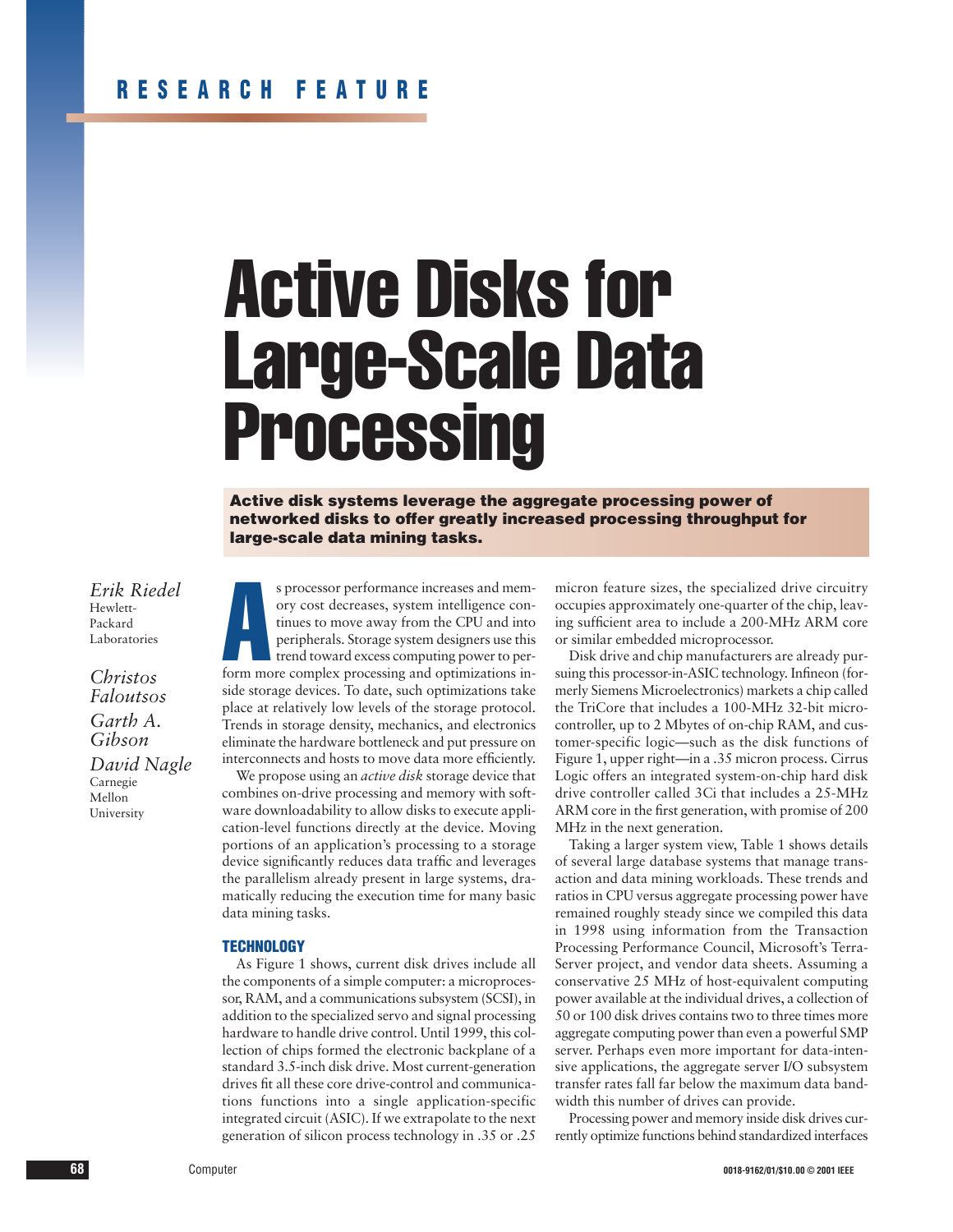

*Figure 1. Hard drive processing architectures: Left: 1997 (3.5*  $\times$ 6.5 inches)—All *the control chips are separate. Upper right: 1999 (74 mm2 ) —The architecture combines many individual specialized chips into a single ASIC. Lower right: 2000 (74 mm2 ) —Advances in silicon process technology shrink the ASIC to a fraction of the original size, leaving room for a generalpurpose RISC core and additional specialized functions.*

such as SCSI or ATA, but limiting the interface to lowlevel, general-purpose tasks also limits the possible benefits of that processing power. With active disks, the rigid interface is broken and the excess computation power in drives is directly available for application-specific functions. The most compelling use of such processing power that scales with data size is large parallel scans.

## **APPLICATIONS**

An increasing number of data-intensive applications require exactly this type of processing. Richer database structures, new content, new data sources, and novel applications for collected data have resulted in the development of a new class of dataintensive algorithms that require large amounts of disk space and high data-transfer rates for a variety of processing tasks. For example, an hour of video requires approximately 1 Gbyte of storage.

Carnegie Mellon's Informedia project uses a video database that holds more than 1 Tbyte of video from broadcast news sources, searchable by video, text, or audio content. In a search-by-content application, the user provides an image, text fragment, or audio segment and requests a set of similar images, pages, or sounds. The system then extracts feature vectors such as keywords, image edges, or color histograms from every image, then searches these feature vectors for *nearest neighbors*. 1

The number of feature vectors for multimedia data types often exceeds several dozen properties of a particular image. In this case, two scan-intensive applications—the extraction of particular sets of features and the searching itself—often require a full scan.

Experience-on-demand applications collect sensor data from video cameras, microphones, and GPS transmitters to register experiences such as a firefighter

| Table 1. Representative data mining servers and their aggregate processor and disk processing power. |                   |                           |                   |                           |
|------------------------------------------------------------------------------------------------------|-------------------|---------------------------|-------------------|---------------------------|
| <b>System</b>                                                                                        | <b>Processors</b> | <b>On-disk processing</b> | <b>System bus</b> | <b>Storage throughput</b> |
| <b>Compag ProLiant TPC-C</b><br>$4 \times 400$ -MHz Pentiums, 1 PCI.<br>141 disks                    | 1.600 MHz         | 3.525 MHz                 | 133 Mbyte/s       | $1,410$ Mbyte/s           |
| <b>Microsoft TerraServer</b><br>$8 \times 440$ -MHz Alphas, $2 \times 64$ -bit PCI,<br>324 disks     | 3.520 MHz         | 8.100 MHz                 | 532 Mbyte/s       | 3,240 Mbyte/s             |
| Digital AlphaServer TPC-C<br>500-MHz Alpha, $2 \times 64$ -bit PCI.<br>61 disks                      | 500 MHz           | 1,525 MHz                 | 266 Mbyte/s       | 610 Mbyte/s               |
| Digital AlphaServer TPC-D<br>12 612-MHz Alphas, $2 \times 64$ -bit PCI,<br>521 disks                 | 7.344 MHz         | 13.025 MHz                | 532 Mbyte/s       | 5,210 Mbyte/s             |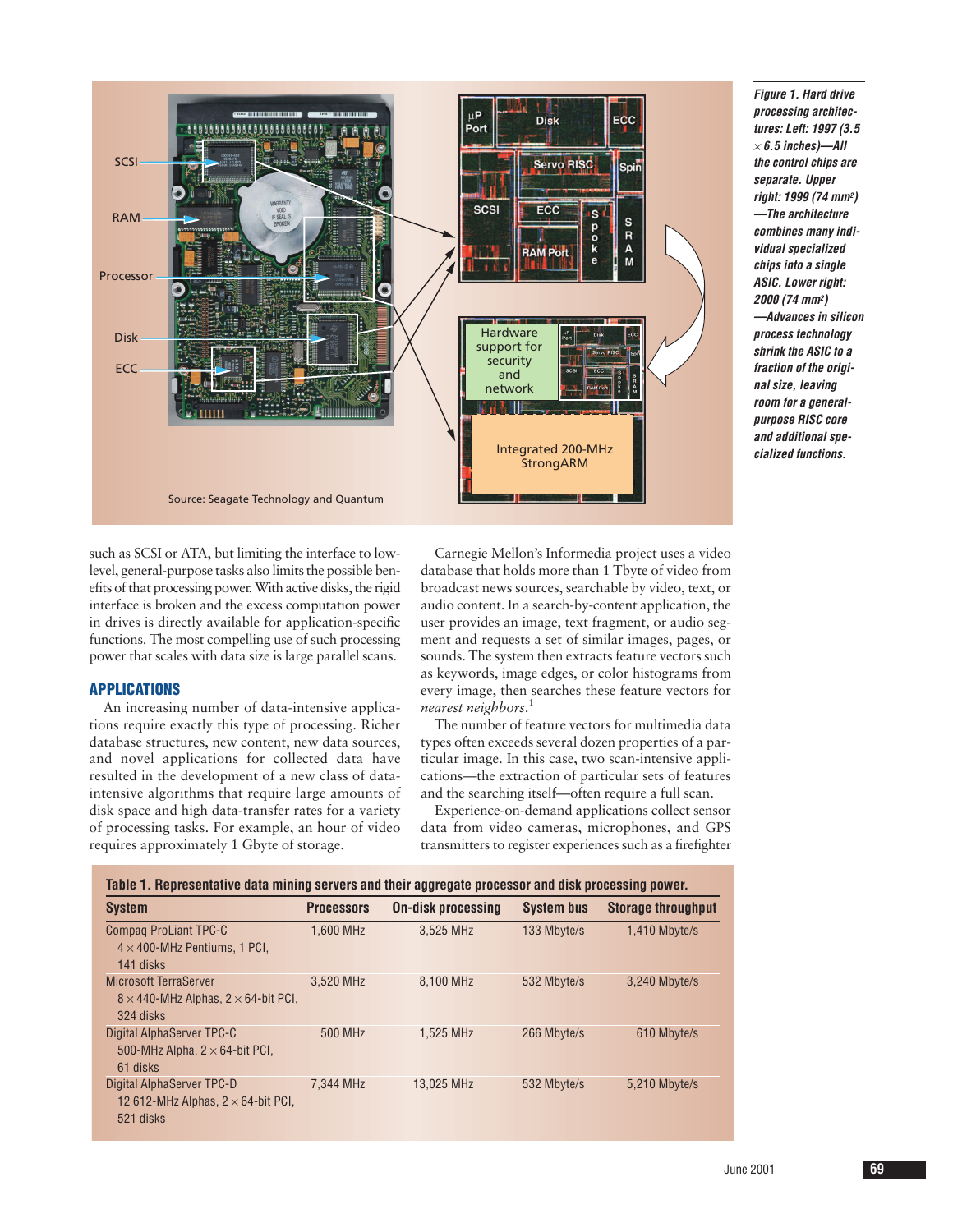

*Figure 2. A model of an application's throughput running in an active disk system compared to running in a traditional single server system (line A: disk bandwidth; line B: processor performance). To the left of point Y, the traditional system is disk-bound. Below crossover point X, the active disk system is slower than the server due to its less powerful CPUs. Above point Z, even active disks saturate their interconnects. The traditional server system exhibits either interconnect or server bottlenecks above line D and can scale no further.*

on a rescue mission. Users can apply this information later for training, planning, or data mining.

In medical image databases, a typical 3D brain image can consume between one and 100 Mbytes depending on the spatial resolutions and image depths. A medium-size hospital typically performs about 120,000 radiological imaging studies each year, including x-rays, producing more than 2 Tbytes of imaging data per year—with both the resolution and quantity of images increasing each year.

Data mining applications harvest massive amounts of customer data. For example, a large Pennsylvania retailer uses a data mining application that generates 5 Gbytes of point-of-sale data per week. Large telecommunication companies maintain tens of terabytes of historical call data. These databases must support ad hoc queries, and algorithms such as association discovery and classification require repeated scans of this  $data.<sup>2</sup>$ 

## **ACTIVE DISK APPROACH**

Successful active disk functions possess several basic characteristics. They

- leverage the parallelism available in systems with many disks;
- operate with a small amount of state, processing data as it streams off the disk; and
- execute relatively few instructions per byte of data.

These traits help develop an intuition about active disk system behavior relative to a traditional server with dumb disks. Figure 2 shows the basic trade-offs for active disk systems if we assume, for simplicity of analysis, that we can pipeline and overlap disk transfer, disk computation, interconnect transfer, and host computation with negligible start-up and postprocessing costs and that interconnect transfer rates always exceed single-disk rates. The slope of line A represents the raw disk limitation in both systems. The slope of line B represents the active disk CPU limitation, which may be less than the raw disk transfer rate for some applications.

The ratio of active disk to server processor speed is the most important system parameter. Near term, we expect 100- and 200-MHz microprocessors in drives and individual server CPUs of 500 to 1,000 MHz, a ratio of about 1 to 5. In this case, the aggregate active disk processing power exceeds the server processing power once more than five disks are working in parallel.

Prevailing technology trends predict processor performance (line B) continuing to improve by 60 percent per year and disk bandwidth (line A) improving by 40 percent per year. This will improve the ratio of processing power to disk bandwidth by 15 percent per year, narrowing the gap between lines A and B, and bringing active disks closer to the ideal of running at total storage bandwidth.

## **PROTOTYPE AND EXPERIMENTS**

Our experimental testbed contained 10 prototype active disks, each emulated with a six-year-old 133- MHz DEC Alpha 3000/400 with 64 Mbytes of RAM, two 2.0-Gbyte Seagate Medalist disks, and the Digital Unix 3.2g operating system. For the server case, we used a single 500-MHz DEC AlphaStation 500/500 with 256 Mbytes of RAM, four 4.5-Gbyte Seagate Cheetah disks on two ultrawide SCSI buses, and the Digital Unix 3.2g operating system. An Ethernet switch and a 155-Mbps OC-3 ATM switch connected all these machines. Our experiments compared the performance of a single server with fast, directly attached SCSI disks against the same machine with networkattached active disks, each of which consisted of a workstation with two slower, directly attached SCSI disks.

#### Nearest-neighbor search in high-dimensionality data

First, we attempted a search variation that determines the *k* items in a database that are closest to a particular input item. Many classification and memory-based learning tasks require this kind of search. We used synthetic data that contains individual loanapplicant records with several independent attributes such as age, education, salary, make of car, and cost of house. Our test used a single target record as input and processed records from the database, maintaining a list of the *k* closest matches so far and adding the current record to the list if it was closer to the target than any record already in the list.

For the active disks system, we assigned each disk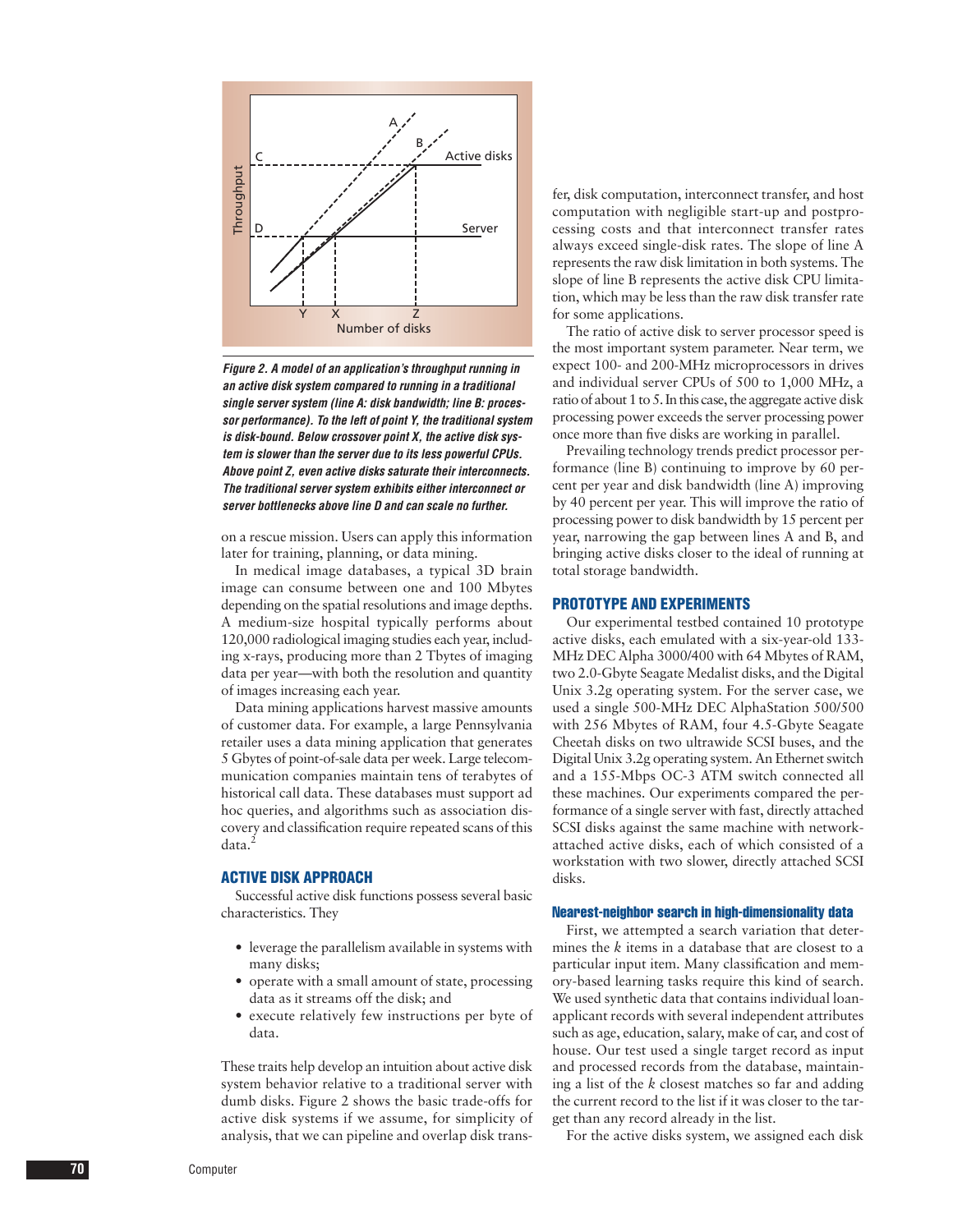an integral number of records and performed the comparisons directly at the drives. The server sends the target record to each of the disks to determine the *k* closest records in their portions of the database. The system returns these lists to the server and combines them to determine the overall *k* closest records. This application reduces the records in a database of arbitrary size to a constant-sized list of  $k$  records ( $k = 10$ in our experiments), resulting in an arbitrarily large selectivity (data reduction). The state required at each disk equals the storage for the list of *k* closest records.

Figure 3 compares the performance of the traditional server against a system with active disks as the number of disks increases. For a small number of disks, the server performs better. The server is four times as powerful as a single active disk processor and can perform the computation at full disk rate. However, the server CPU saturates at 25.7 Mbytes/s with two disks, while the active disks system continues to scale linearly to 58 Mbytes/s using 10 disks (the maximum size of our experimental testbed). Extrapolating the data from the prototype to a larger system with 60 disks—the smallest system in Table 1—would provide a throughput of nearly 360 MbyteS/s.

#### Association rule discovery in retail data

For our second application, we implemented an algorithm to discover association rules in sales transactions.2 We used a database containing hypothetical point-of-sale data in which a record contains a transaction identifier, a customer identifier, and a list of items purchased on a particular shopping trip. Our use of frequent sets extracts rules in the form of "if a customer purchases items A and B, they are also likely to purchase item *X*", which merchants can use for inventory or store layout decisions. Our computations required several passes, first determining the items that occur most often (the 1-itemsets), then using this information to generate pairs of items that occur often (2 itemsets) and larger groupings (*k*-itemsets). We determined itemsets by making successive scans over the data in which each phase uses the *k*-itemset counts to create a list of candidate  $(k + 1)$ -itemsets until no *k*-itemsets met the desired support.

Active disk systems perform the counting portion of each phase directly at the drives. The server produces the list of candidate *k*-itemsets and provides this list to each disk. Each disk counts its portion of the transactions locally and returns these counts to the server. The server combines the counts, produces a list of candidate  $(k + 1)$  itemsets, and sends the list back to the disks. The application reduces an arbitrarily large number of transactions into a single, variably sized set of summary statistics. The state the disks require is the storage for the candidate *k*-itemsets and



*Figure 3. Performance of a search application running on a traditional server compared with an active-disks system: (a) compares systems with a few disks, while (b) compares systems with many disks.*



*Figure 4. Throughput results for traditional and active disk systems running frequent sets applications: With more disks, the active disk system achieves a much higher throughput than the traditional server system.*

their counts at each stage. Figure 4 shows the results for the first two passes of the frequent sets application—those for the 1- and 2-itemsets. Again, the crossover point is at four drives, where the server system bottlenecks at 8.4 Mbytes/s and performance no longer improves, while the active disks system continues to scale linearly to 18.9 Mbytes/s.

## Preprocessing for mixed-media mining with image data

For our first image-processing application, we looked at an application that detects edges and corners in a set of gray-scale images. Using real images, we attempted to detect cows in the landscape near San Jose, California.

The application processes a set of 256-Kbyte images and returns only the edges it finds in the data using a fixed 37-pixel mask. The tracking, feature extraction, and positioning applications operate on only a small subset of the original image data, focusing on a particular set of features such as the edges of objects rather than the entire image.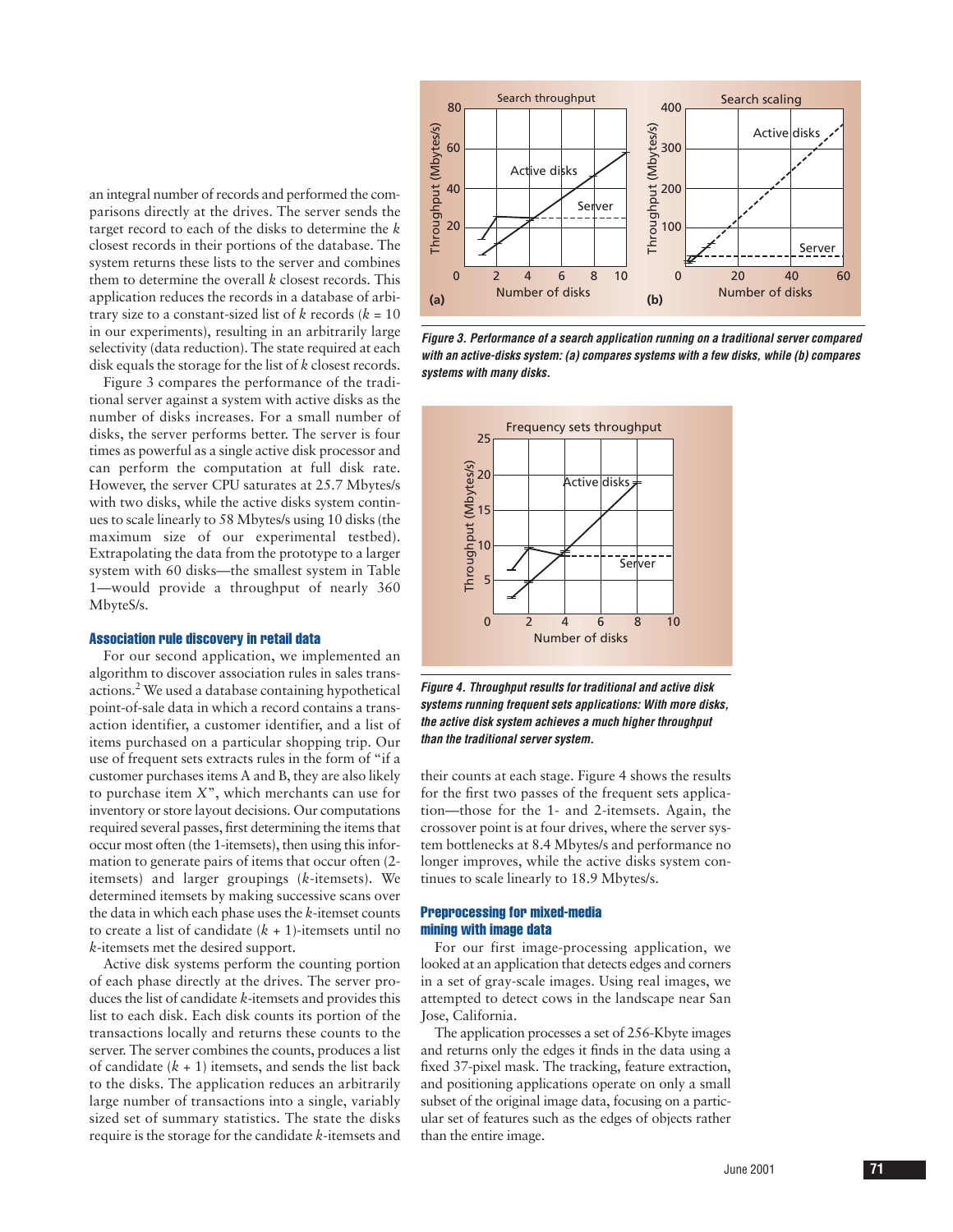*Figure 5.Edge detection scan using landscape image: (a) the raw image, and (b) the edges detected with a brightness threshold of 75.*



The active disk system performs edge detection for each image directly at the drives, and the search returns only the edges to the server. A request for the raw image returns only the identified edges in Figure 5b, which the scan can represent much more compactly, reducing the amount of data transferred to the server for this particular image from 256 Kbytes to 9 Kbytes. Edge detection bottlenecks the server CPU at 1.4 Mbytes/s, while the active disk system scales to 3.2 Mbytes/s with 10 disks.

#### Image registration in medical data

Our second image processing application—the most computationally intensive we have studied analyzed the image-processing portion of a magnetic resonance imaging brain scan. This analysis determined the set of parameters necessary to register rotate and translate—an image with respect to a reference image to compensate for subject movement during the scan. The application processes 384-Kbyte images and returns a set of registration parameters for each image. The algorithm performs a fast Fourier transform, determines the parameters in Fourier space, and computes an inverse-FFT on the resulting parameters.

For the active disk system, this application is similar to edge detection. The system provides the reference image to all the drives and registers each image directly at the drives, returning only the final parameters—1.5 Kbytes for each image—to the server.

Figure 6 shows the results for the two image processing applications. Both required more CPU time than the simple comparisons of the search, counting, and frequent sets applications, leading to much lower throughput. Image registration achieves only 225 Kbps on the server system and 650 Kbps with 10 active disks.

#### Active disks or PC clusters?

A collection of commodity PCs with directly attached storage that are connected by high-speed networks offers performance improvements similar to active disks. The University of  $Tokyo<sup>3</sup>$  prototyped such an architecture, and variants of it exist in many commercial clustered database servers. PC clusters differ from active disks primarily in the level of integration. In a PC cluster, each individual disk contains a processor, an I/O bus to connect the disk or disks to a PC, the PC processor and memory, and a second interconnect that connects the PC to the rest of the cluster. An active disk system has only a single disk processor that places data directly on the cluster interconnect.

The active disk approach eliminates the need for the PC processor, PC memory subsystem, and I/O backplane, making active disks inherently less expensive than a PC solution. Active disks leverage the processing power that already exists on commodity disk drives by extending their interface and capabilities.

Active disks provide a means for accelerating an existing database system by moving data-intensive processing to the disks and off-loading the server CPU. However, a centralized processor is still required for some data operations such as those that merge the results of parallel computation—which means that active disks will always pass data they process to a central server, just as disks do today. Centralized processing eliminates the need for potentially complex disk-to-disk communication. Active disks can accelerate all existing database servers, whether large multiprocessors or clustered solutions.

#### **RELATED WORK**

Active disks offer the parallelism available in large storage systems. Although processing power on disk drives remains less than top-of-the-line server CPUs, more aggregate CPU power often resides in the disks than in the server. Partitioning applications across server nodes to take advantage of this parallelism results in a much higher total computation power than running applications only on the server.

Active disks also dramatically reduce interconnect bandwidth by filtering at the disks. Interconnect bandwidth, often the most significant bottleneck, remains at a premium compared to processing cycles. Whether scanning large objects to select specific records or fields or gathering summary statistics, disk-based filtering discards a fraction of the data that would otherwise move across the interconnect, dramatically reducing the bottleneck and greatly increasing the apparent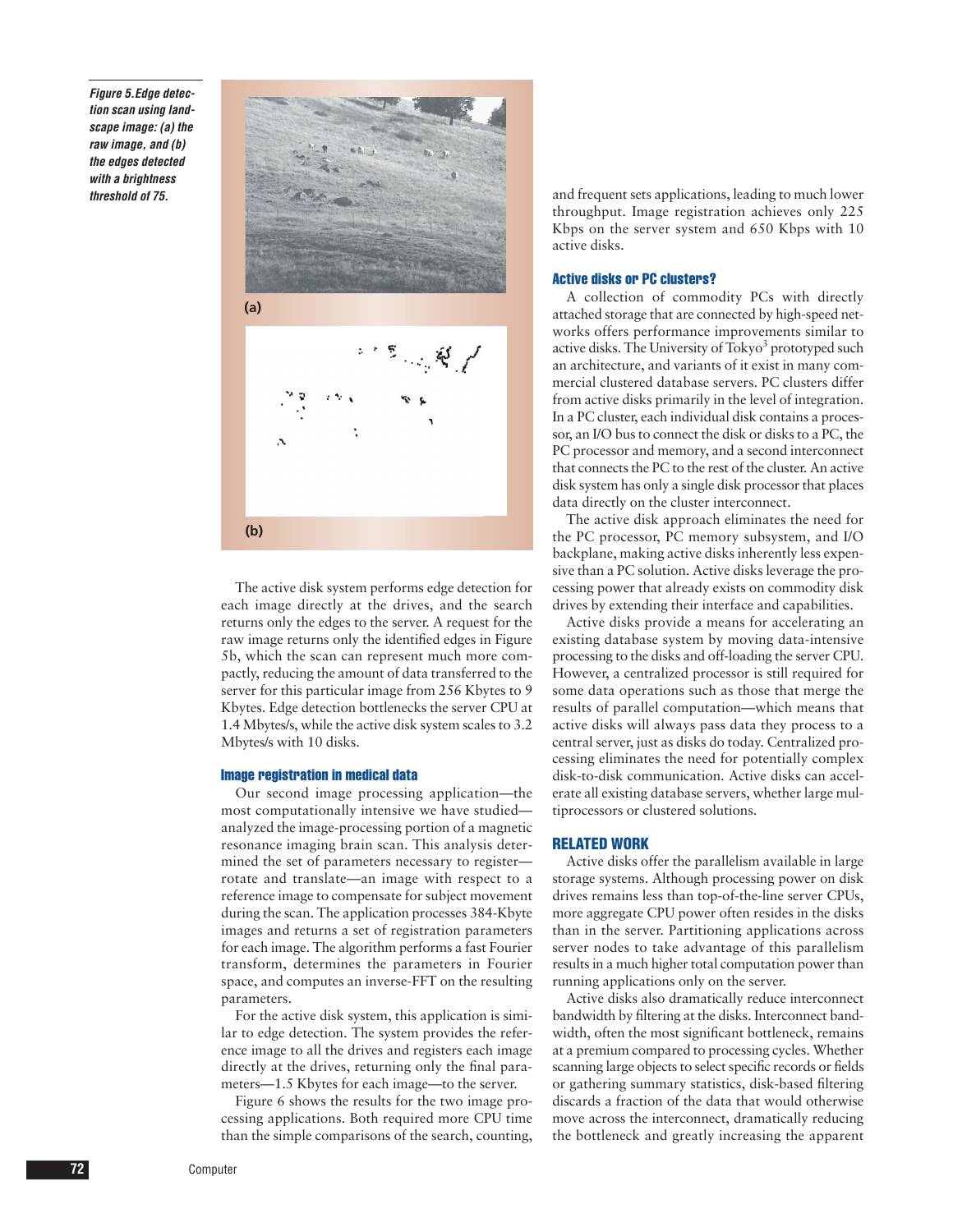storage data rate. These two advantages promise order-of-magnitude improvements.

Our work inspired the adoption of active disks for several data mining applications, where large data sets are scanned for patterns of varying complexity. Subsequent work has shown that active disks efficiently support the core operations of a traditional database system, often with improvements comparable to purely scan-based functions.<sup>4</sup> This allows a large class of dataintensive applications to take advantage of active disks with changes to only a few database primitives. VLSI technology has evolved to the point that significant additional computational power comes at negligible cost. The "Embedded Processing" sidebar provides more information about these developments.

We have also demonstrated novel optimizations that take advantage of the improved scheduling knowledge available when applications operate close to the disk drives.<sup>5</sup> As disk drive manufacturers rethink the interfaces to storage devices, we are already moving closer to the general-purpose programmability that active disks support.

Related work on Network-Attached Secure Disks at Carnegie Mellon addresses making disk drives firstclass network citizens, removing the server bottleneck for data access, and providing the necessary security functions.<sup>6</sup> More recent development efforts include the Internet Engineering Task Force iSCSI working group, which is developing a standard to apply commodity Ethernet networking and greatly simplify the networking of storage devices. In addition, the ANSI T10 standards body is considering an object-based storage proposal that evolves storage interfaces to allow individual disk drives more control and knowledge over data organization. These advances are leading the way for deployment of active disks so that any host on the network can leverage both the computation resources and the bandwidth reduction promised by operating closer to the data.

Further work at Carnegie Mellon<sup>4</sup> and by research groups at Berkeley,<sup>7</sup> Maryland, and Santa Barbara<sup>8</sup> provides additional details on the use of active disks for data-intensive operations. Our work on programmable devices also has led to discussions and expressions of interest in the data-storage industry.<sup>9,10</sup>

D isk drives with expanded computational power are rapidly becoming a reality. Active disks will facilitate more efficient processing of large data sets, scaling well beyond terabyte and petabyte stores using commodity components. Efficient processing greatly broadens the scope of data mining and other data-intensive applications as it eliminates the need for expensive, specially optimized systems designed exclusively for such processing. ✸



*Figure 6. Results of (a) the edge detection test and (b) the image registration test. Even in CPU-bound tasks, active disks show linear or near linear improvement with increasing numbers of disks, whereas the traditional server's throughput flatlines in both tests.*

### **Embedded Processing**

The old lines between embedded and server processors are beginning to blur into a spectrum where power consumption and cost are the main differentiating factors, and raw performance is sufficient across the board.

The markets for embedded processors and desktop/server processors have traditionally been far apart. They represent different requirements, users, and research communities. Advances in technology have closed this gap considerably, and the differences between the two arenas are narrowing.

The first version of Cirrus Logic's 3Ci mass-storage processor contains a standard ARM7 RISC core. The second-generation product includes an ARM9 core that provides 220 MIPS at 200 MHz while consuming less than 500 mW of power. These contrast with the 25 W or more that a standard Pentium or the Alpha chip we used in our prototype consumes. To achieve these savings, the ARM core relies on a simpler design that lacks speculative execution, branch prediction, or floating-point processing. However, at 220 MIPS, the embedded processor remains more than sufficient for many core data mining application codes.

Embedded processors are typically strong in the digital signal processing that forms the basis of many multimedia functions, which are also increasingly important in many classes of data mining applications.

## **References**

- 1. C. Faloutsos, *Searching Multimedia Databases by Content,* Kluwer Academic, Boston, 1996.
- 2. R. Agrawal and R. Srikant, "Fast Algorithms for Mining Association Rules,'' *VLDB J.,* Sept. 1994, pp. 487-499.
- 3. M. Oguchi and M. Kitsuregawa, "Parallel Data Mining on ATM-Connected PC Cluster and Optimization of Its Execution Environments," *Proc. Int'l Parallel Distributed Processing Symp.* (IPDPS 2000), Springer-Verlag, Berlin, LNCS 1911, 2000, pp. 366-373.
- 4. E. Riedel, "Active Disks—Remote Execution for Network-Attached Storage," doctoral dissertation, tech. report CMU-CS-99-177, Computer Engineering Dept., Carnegie Mellon Univ., Pittsburgh, 1999.
- 5. E. Riedel et al., "Data Mining on an OLTP System (Nearly) for Free," *Proc. ACM Sigmod Int'l Conf. Management of Data,* ACM Press, New York, pp. 13-21.